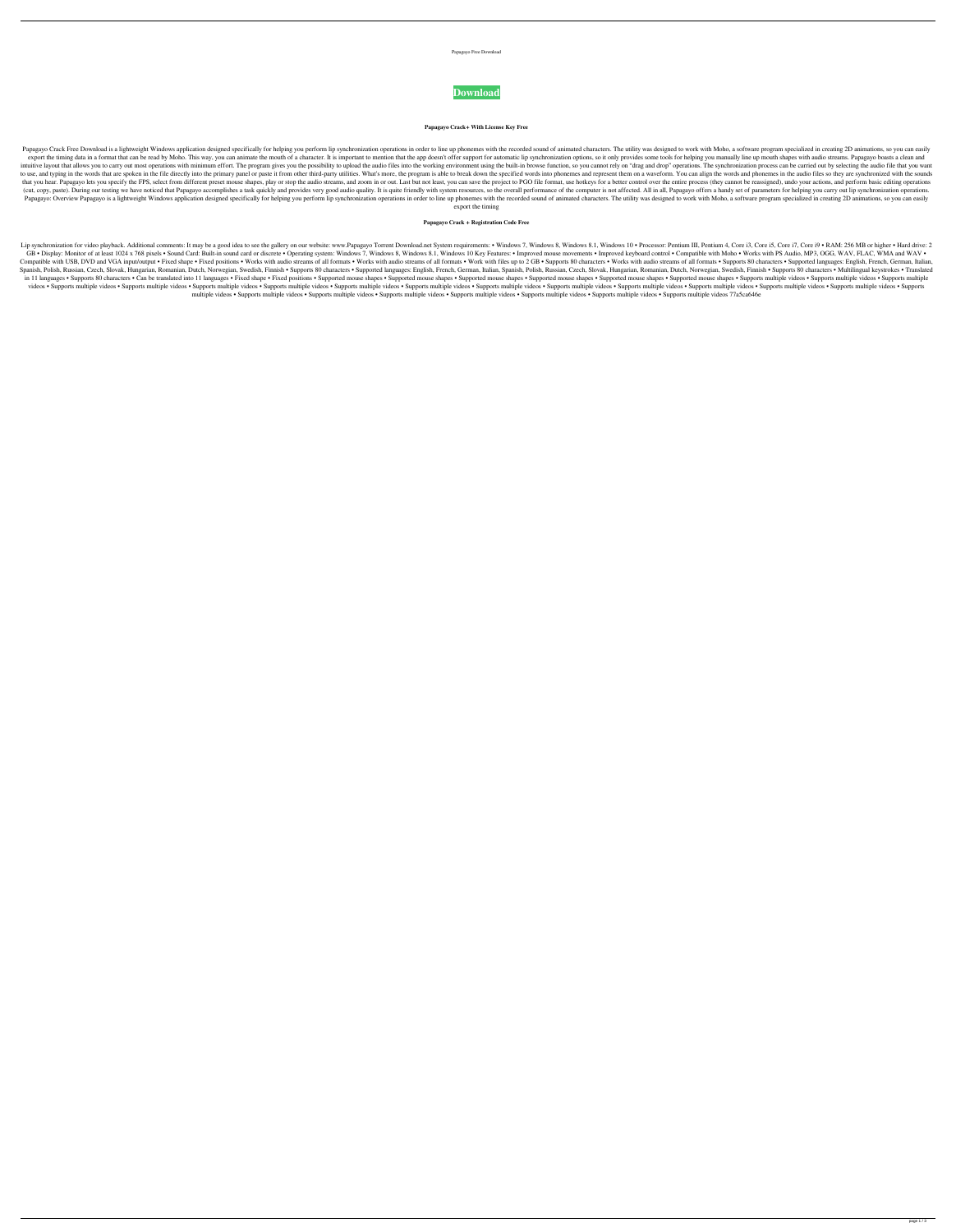## **Papagayo Crack+ License Code & Keygen Download For Windows**

SqlView Diff is a SqlView database diff/merge and report utility. This tool is designed for assisting SQL Developers to generate a reliable comparison view between database objects that define SQL Views. Please read docume technology - the SqlView's database view diff engine. SqlView's engine is not only reliable and fast, but it is also very easy to understand and apply. With just few lines of code you can compare any database view, Oracle database views to generate a reliable comparison view. Compare any database view with database views from all other databases. No need to duplicate any data, no need to have all database views available on your system. Jus such as HTML, PDF, Excel, Word, RTF, and others. Compare Database Views (with optional summary data like column statistics) Compare with Database Views in Microsoft SQL Server Support for Database Views in Oracle Support f MySQL Comprehensive database support With SqlView diff you can view and compare database views from all databases - including MS SQL Server, MySQL, Oracle, Access, PostgreSQL, Interbase, Microsoft ODBC, SQLite, SQL Server expressions, etc) Generate summary data like column statistics Export result to HTML, PDF, Excel, RTF, Word, etc A detailed result generation report - with comprehensive analysis on the differences See more of the screensh database views - Generate and compare with database views from all major database systems - including MS SQL Server, Oracle, MySQL, Access, PostgreSQL, Interbase, Microsoft ODBC, SQL ite, SQL Server CE, SQL Server CE and S

Papagayo is a lightweight Windows application designed specifically for helping you perform lip synchronization operations in order to line up phonemes with the recorded sound of animated characters. The utility was design a format that can be read by Moho. This way, you can animate the mouth of a character. It is important to mention that the app doesn't offer support for automatic lip synchronization options, so it only provides some tools to carry out most operations with minimum effort. The program gives you the possibility to upload the audio files into the working environment using the built-in browse function, so you cannot rely on "drag and drop" opera that are spoken in the file directly into the primary panel or paste it from other third-party utilities. What's more, the program is able to break down the specified words into phonemes and represent them on a waveform. Y you specify the FPS, select from different preset mouse shapes, play or stop the audio streams, and zoom in or out. Last but not least, you can save the project to PGO file format, use hotkeys for a better control over the testing we have noticed that Papagayo accomplishes a task quickly and provides very good audio quality. It is quite friendly with system resources, so the overall performance of the computer is not affected. All in all, Pa en CFBundleExecutable \$(EXECUTABLE\_NAME) CFBundleIdentifier \$(PRODUCT\_BUNDLE\_IDENTIFIER)

## **What's New in the?**